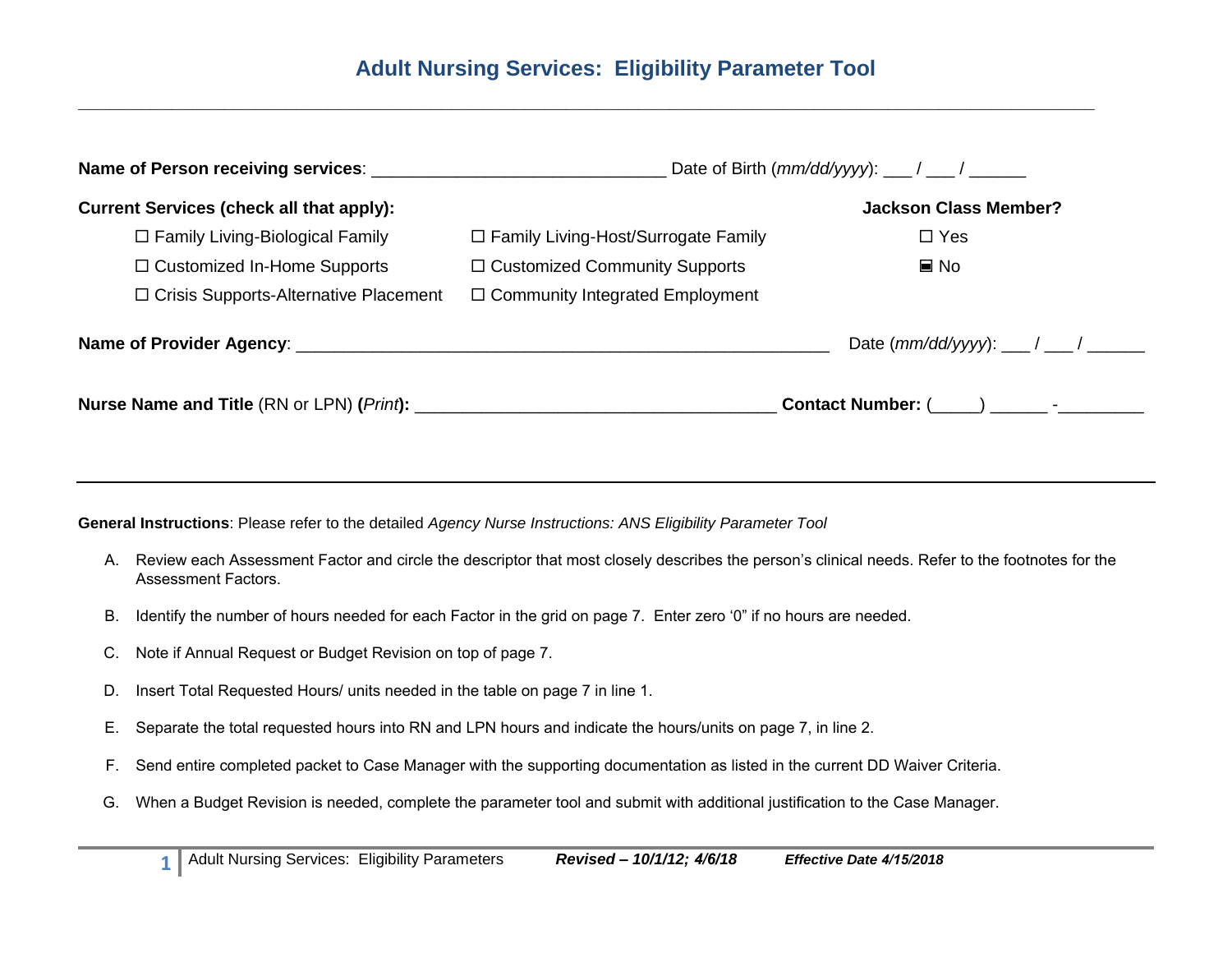**THIS TOOL IS A GUIDE FOR THE DEVELOPMENT OF THE BUDGET FOR ONGOING ADULT NURSING SERVICES. INSERT FINAL CALCULATION FOR NEEDED HOURS/UNITS ON THE LAST PAGE.**

| <b>ASSESSMENT</b><br><b>FACTOR 1</b>                                                                                                  | 16 - 20 Hours/Year                                                                                                                                                     | 11 - 15 Hours/Year                                                                                                                                        | 5 - 10 Hours/Year                                                                                                                                     | 1 - 4 Hours/Year                                                                                                                               |
|---------------------------------------------------------------------------------------------------------------------------------------|------------------------------------------------------------------------------------------------------------------------------------------------------------------------|-----------------------------------------------------------------------------------------------------------------------------------------------------------|-------------------------------------------------------------------------------------------------------------------------------------------------------|------------------------------------------------------------------------------------------------------------------------------------------------|
| <b>Health Care</b><br><b>Planning and</b><br>Coordination <sup>1</sup>                                                                | The person is at High e-<br>CHAT acuity<br><b>AND</b><br>There are 8 or more<br>required HCPs or MERPs<br>on the e-CHAT summary<br>sheet.                              | The person is at High e-<br>CHAT acuity<br><b>AND</b><br>There are 7 or fewer<br>required or considered<br>HCPs or MERPs on the e-<br>CHAT summary sheet. | The person is at Moderate e-<br><b>CHAT</b> acuity<br><b>AND</b><br>There are required or<br>considered HCPs or MERPs on<br>the e-CHAT summary sheet. | The person is at Low e-<br>CHAT acuity.<br>There may or may not be<br>required or considered<br>HCPs or MERPs on the e-<br>CHAT summary sheet. |
|                                                                                                                                       |                                                                                                                                                                        |                                                                                                                                                           |                                                                                                                                                       |                                                                                                                                                |
| <b>ASSESSMENT</b><br><b>FACTOR 2</b>                                                                                                  | 21 - 30 Hours/Year                                                                                                                                                     | 13 - 20 Hours/Year                                                                                                                                        | 4 - 12 Hours/Year                                                                                                                                     | 0 Hours/Year                                                                                                                                   |
| <b>Aspiration Risk</b><br>Management <sup>2</sup><br>Based on the most<br>recent ARST in<br>eCHAT or other<br>supporting<br>documents | High risk for Aspiration with<br>an existing CARMP<br><b>AND</b><br>Person has been treated, in<br>any setting, for 1 or more<br>pneumonia events in the last<br>year. | Newly identified Moderate<br>Risk or High Risk for<br>Aspiration<br><b>OR</b><br>High Risk with for Aspiration<br>with an existing CARMP.                 | Moderate Risk for Aspiration<br>with an existing CARMP.                                                                                               | The person is at Low risk for<br>Aspiration.<br><b>AND</b><br>There is no need for<br>Aspiration Risk Management<br>activities at this time.   |

*<sup>1</sup>Health Care Planning and Coordination is required in Family living with non-related or host families and if the person is a JCM residing with either a related or non-related Family Living provider.*

<sup>2</sup>*Aspiration Risk Management is required in Family living with non-related or host families and if the person is a Jackson CM residing with either a related or non-related Family Living provider.*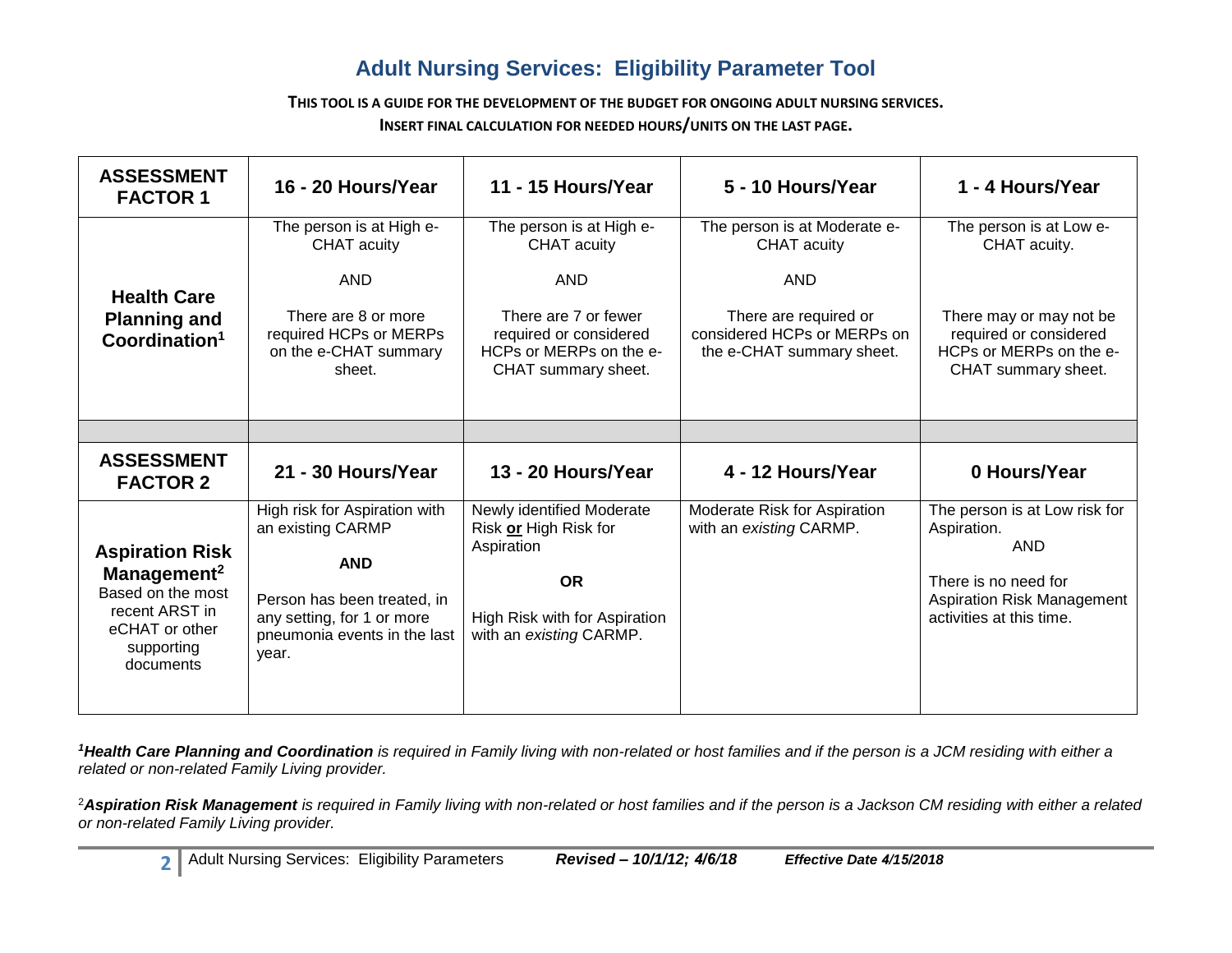| <b>ASSESSMENT</b><br><b>FACTOR 3</b>                                                                                                                                                                               | 36 Hours/Year                                                                                                                                                                                                                                                                                                                                                                                                                                                                | 24 Hours/Year                                                                                                                                                                                                                                                                                                                                                                                                                                                                                   | 12 Hours/Year                                                                                                                                                                                                                                                                                                                                                                                                                                                                         | 6 Hours/Year                                                                                                                                                                                                                                                                                                                                                                |
|--------------------------------------------------------------------------------------------------------------------------------------------------------------------------------------------------------------------|------------------------------------------------------------------------------------------------------------------------------------------------------------------------------------------------------------------------------------------------------------------------------------------------------------------------------------------------------------------------------------------------------------------------------------------------------------------------------|-------------------------------------------------------------------------------------------------------------------------------------------------------------------------------------------------------------------------------------------------------------------------------------------------------------------------------------------------------------------------------------------------------------------------------------------------------------------------------------------------|---------------------------------------------------------------------------------------------------------------------------------------------------------------------------------------------------------------------------------------------------------------------------------------------------------------------------------------------------------------------------------------------------------------------------------------------------------------------------------------|-----------------------------------------------------------------------------------------------------------------------------------------------------------------------------------------------------------------------------------------------------------------------------------------------------------------------------------------------------------------------------|
| <b>Delegation</b><br>The nurse<br>establishes the<br>delegation<br>relationship and<br>provides oversight<br>based on prudent<br>nursing practice.<br>The nurse may<br>rescind the<br>relationship at any<br>time. | There may be stable; new or<br>multiple delegation relationships.<br>Extensive oversight is required.<br>This may be based on the<br>person's condition, the delegated<br>task(s), the need to monitor<br>multiple delegation relationships<br>or other factors.<br>Medications may be<br>$\bullet$<br>delivered via feeding tube.<br>May receive tube feedings<br>There may be delegated<br>tasks or treatments that are<br>more complex and require<br>frequent oversight. | There may be stable, new or<br>multiple delegation relationships.<br>A minimum of one visit per<br>month is needed. This may be<br>based on the person's condition,<br>the delegated task(s), the need<br>to monitor multiple delegation<br>relationships or other factors.<br>Medications may be<br>delivered via feeding tube.<br>May receive tube feedings<br>There may be delegated<br>tasks or treatments that are<br>moderately complex and<br>require routine oversight by<br>the nurse. | There are stable delegation<br>relationships. Added time is<br>needed for oversight. This<br>may be based on the<br>person's condition, the<br>delegated task(s), the need<br>to monitor multiple<br>delegation relationships or<br>other factors.<br>The person does not<br>$\bullet$<br>require tube feeding or<br>meds via feeding tube.<br>There may be delegated<br>$\bullet$<br>treatments, but these<br>are of a minor nature<br>and the person's overall<br>status is stable. | There is a stable and<br>established delegation<br>relationship between the<br>nurse and DSP. The<br>nurse is providing routine<br>monitoring visits and<br>oversight activities.<br>The person does not<br>$\bullet$<br>require tube feeding<br>or meds via feeding<br>tube.<br>The person is stable<br>$\bullet$<br>and has no current<br>or recent condition<br>changes. |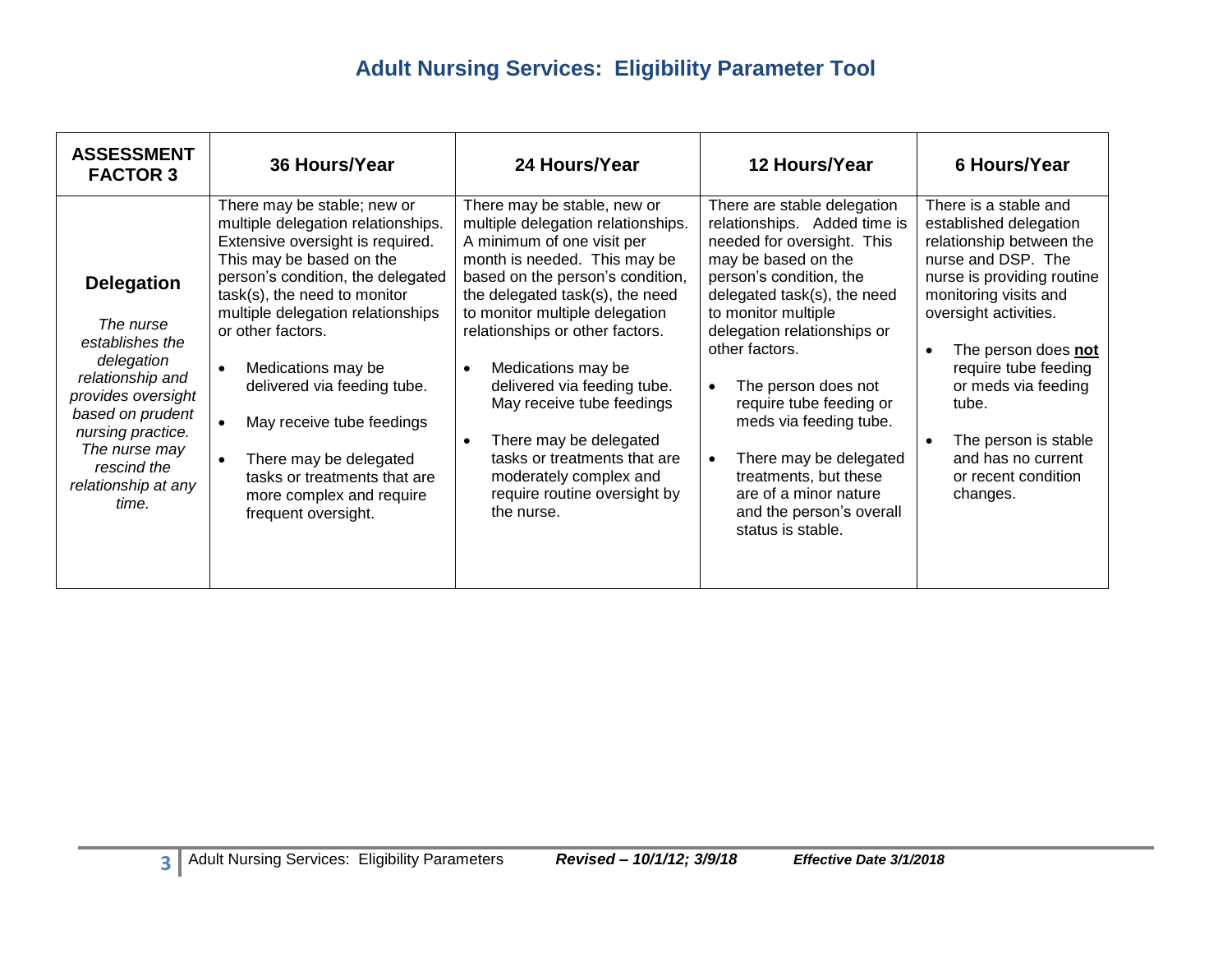| The person receives routine or PRN medications from a non-related                                                                                                                                                                                                                                                                                                           | <b>ASSESSMENT</b> | <b>None</b>                                                                                                      | <b>Routine</b>      |
|-----------------------------------------------------------------------------------------------------------------------------------------------------------------------------------------------------------------------------------------------------------------------------------------------------------------------------------------------------------------------------|-------------------|------------------------------------------------------------------------------------------------------------------|---------------------|
| Surrogate/Host Family Living Provider.                                                                                                                                                                                                                                                                                                                                      | <b>FACTOR 4</b>   | 0 Hours                                                                                                          | Up to 20 Hours/Year |
| <b>OR</b><br>The person receives routine or PRN medications from a Biological Family Living<br>provider who has opted to receive this service<br><b>Medication</b><br>Oversight <sup>3</sup><br><b>OR</b><br>The person receives assistance from non-related, AWMD trained staff in a<br>community integrated setting<br><b>OR</b><br>The person is a Jackson Class Member. |                   | The person does not receive any<br>routine or PRN medications (including<br>non-prescription (OTC) medications). |                     |

#### <sup>3</sup>*Medication Oversight is required if:*

- *- the person lives in Family Living with non-related or host families,*
- *- the person is a Jackson Class Member residing with either a related or non-related Family Living provider, or*
- *- a non-related DSP provides Assistance with Medication Delivery (AWMD) at home or in the community.*

#### <sup>3</sup>*Medication Oversight is optional if:*

- *- The person lives independently and can self-administer their medication or resides with their biological family (by affinity or consanguinity.)*
- *- However, if any non-related DSP provides Assistance with Medication Delivery (AWMD) at home or in the community this service is required. Refer to Chapter 13.3.2.3.*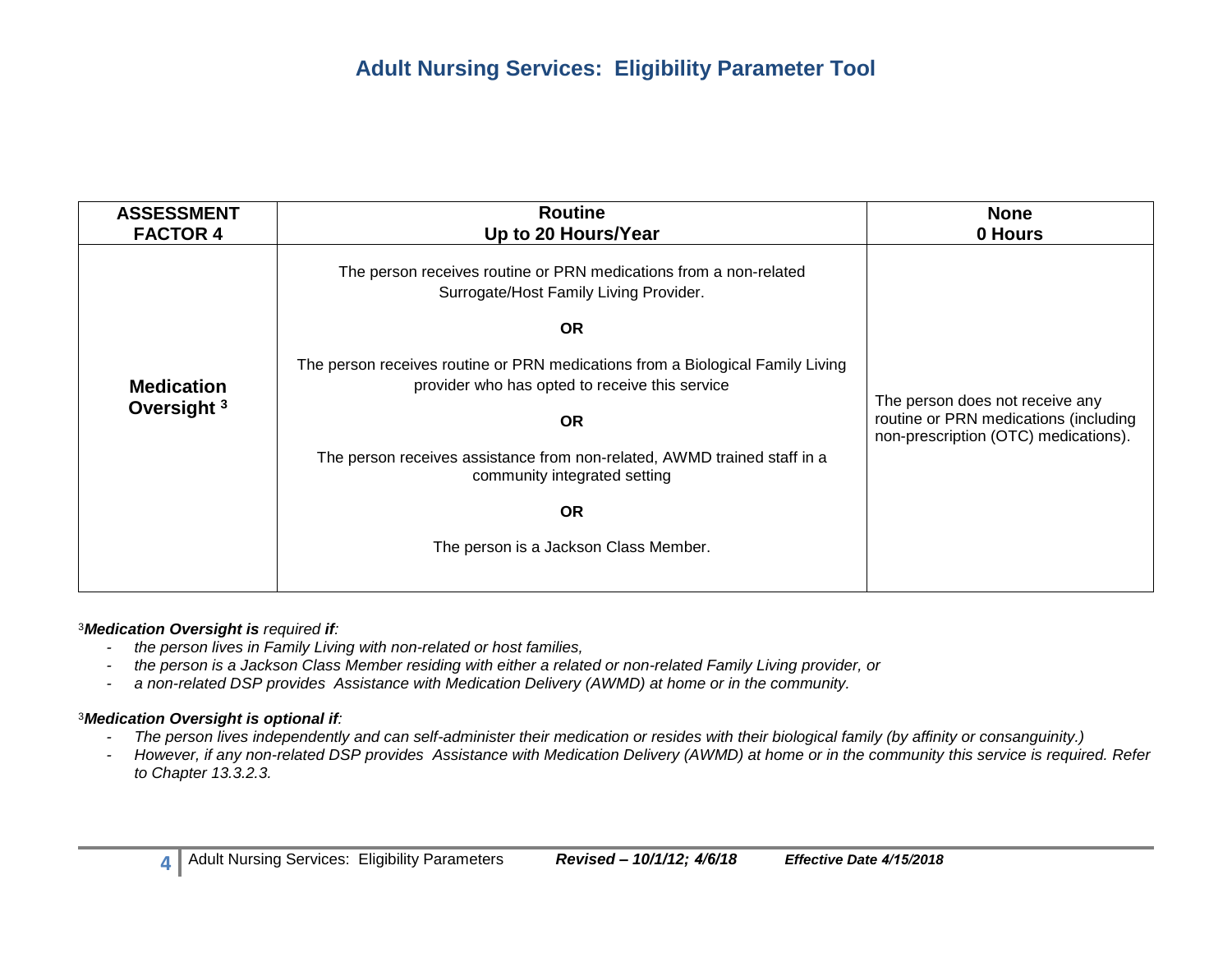| <b>ASSESSMENT</b><br><b>FACTOR 5</b>                                       | 53 - 160 Hours/Year                                                                                                                                                                                                                                                                                                                                                                                                                                                                                                                                         | 21 - 52 Hours/Year                                                                                                                                                                                                                                                                                                                                                                     | 12 - 20 Hours/Year                                                                                                                                                                                                                                                                                                                                               | 4 - 11 Hours/Year                                                                                                                                                                                                                                                                                                     |
|----------------------------------------------------------------------------|-------------------------------------------------------------------------------------------------------------------------------------------------------------------------------------------------------------------------------------------------------------------------------------------------------------------------------------------------------------------------------------------------------------------------------------------------------------------------------------------------------------------------------------------------------------|----------------------------------------------------------------------------------------------------------------------------------------------------------------------------------------------------------------------------------------------------------------------------------------------------------------------------------------------------------------------------------------|------------------------------------------------------------------------------------------------------------------------------------------------------------------------------------------------------------------------------------------------------------------------------------------------------------------------------------------------------------------|-----------------------------------------------------------------------------------------------------------------------------------------------------------------------------------------------------------------------------------------------------------------------------------------------------------------------|
| <b>Medication</b><br>Administration<br>by a Licensed<br>Nurse <sup>4</sup> | Requires administration of<br>medication by a licensed nurse<br>daily or multiple times per day.<br>Typically requires frequent and<br>ongoing discussion with<br>PCP/specialist regarding<br>medication doses and the<br>person's response to<br>medications (at least weekly or<br>several times per month)<br>Typically requires nursing<br>response to reports of changing<br>condition or needs at least<br>several times per week.<br>May require facilitation of<br>medication authorization or<br>renewals with PCP/specialist,<br>MCO and pharmacy | Requires administration of<br>medication by a licensed<br>nurse several times a week.<br><b>Typically requires</b><br>discussion with<br>PCP/specialist regarding<br>medication doses and the<br>person's response to<br>medications at least once<br>per month.<br>May require facilitation of<br>medication authorization or<br>renewals with<br>PCP/specialist, MCO and<br>pharmacy | Requires administration of<br>medication by a licensed<br>nurse at least once per<br>month.<br>May require discussion with<br>PCP regarding medication<br>doses and the person's<br>response to medications at<br>least every other month.<br>May require facilitation of<br>medication authorization or<br>renewals with<br>PCP/specialist, MCO and<br>pharmacy | Requires administration of<br>medication by a licensed<br>nurse at least once a<br>quarter.<br>May require discussion with<br>PCP and follow-up to<br>pharmacy consultant reports<br>as needed.<br>May require facilitation of<br>medication authorization or<br>renewals with<br>PCP/specialist, MCO and<br>pharmacy |

<sup>4</sup>*When requesting any number of hours for administration of medication by a licensed nurse, additional justification must be submitted indicating why medication delivery must be carried out by a DD Waiver nurse rather than by another type of provider (such as: Home Health Agency, Specialty Clinic, CMA, DSP trained in "Assisting with Medication Delivery", biological family member or natural support trained by the family.)* 

*If the clinical criteria are met, this service is required in Family Living with surrogate/host families. Nurses are advised to complete a nursing report in Therap with all pertinent information and save under the title "Justification Report for Administration of Medication by a Licensed Nurse m/d/year ".* 

*Note – This service is billed at the LPN rate.*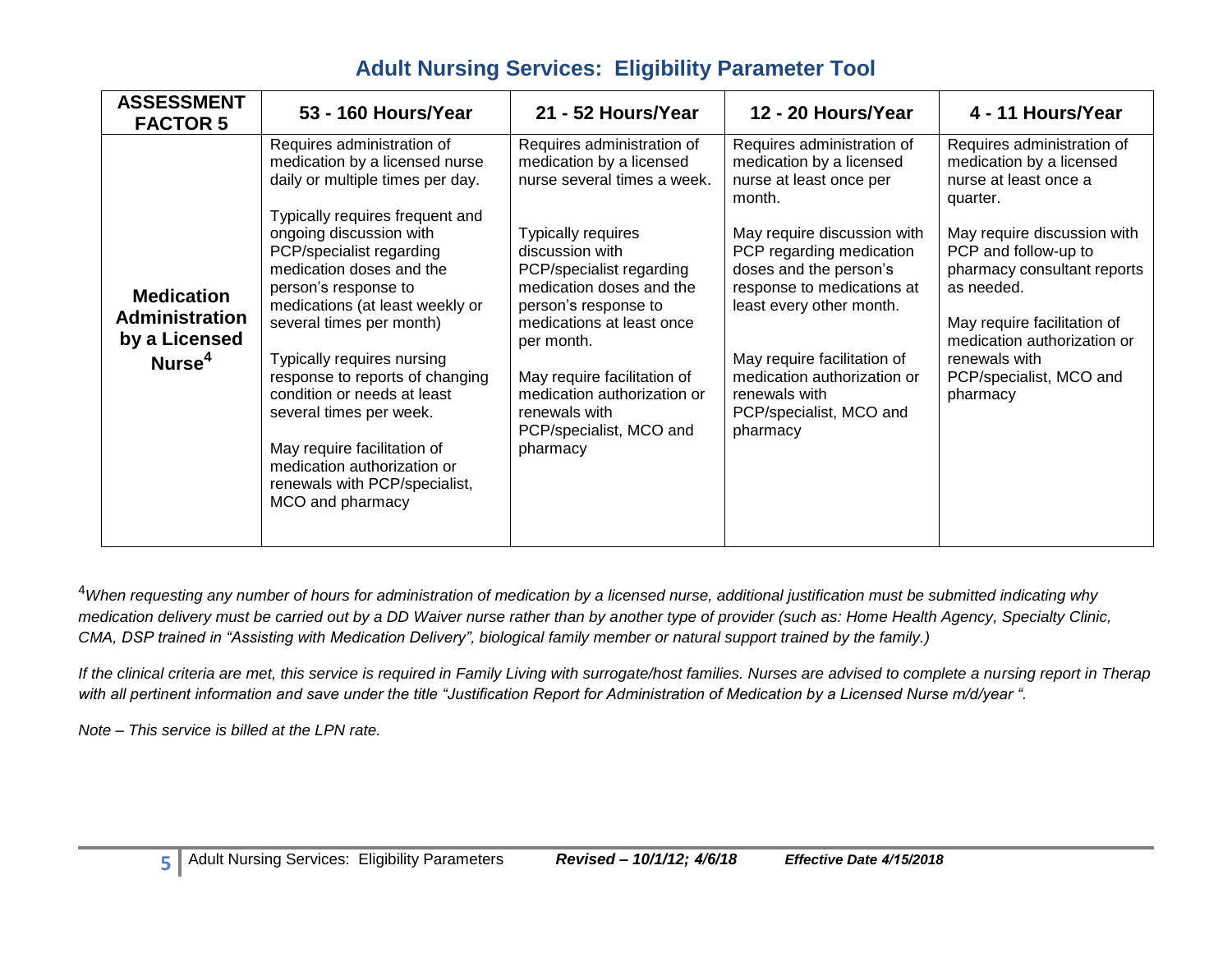| <b>ASSESSMENT</b><br><b>FACTOR 6</b>                                      | 51 - 196 Hours/Year <sup>5</sup>                                                                                                                                                                                                                                                                                                                                                                                                                                                                                                                                                                                                                                                                                                 | 25 - 50 Hours/Year <sup>5</sup>                                                                                                                                                                                                                                                                                                                                                                                                                                            | 12 - 24 Hours/Year                                                                                                                                                                                                                                                                                                                                                                                                                                                         | 0 Hours/Year                                                                                                      |
|---------------------------------------------------------------------------|----------------------------------------------------------------------------------------------------------------------------------------------------------------------------------------------------------------------------------------------------------------------------------------------------------------------------------------------------------------------------------------------------------------------------------------------------------------------------------------------------------------------------------------------------------------------------------------------------------------------------------------------------------------------------------------------------------------------------------|----------------------------------------------------------------------------------------------------------------------------------------------------------------------------------------------------------------------------------------------------------------------------------------------------------------------------------------------------------------------------------------------------------------------------------------------------------------------------|----------------------------------------------------------------------------------------------------------------------------------------------------------------------------------------------------------------------------------------------------------------------------------------------------------------------------------------------------------------------------------------------------------------------------------------------------------------------------|-------------------------------------------------------------------------------------------------------------------|
| <b>Coordination of</b><br><b>Complex</b><br><b>Conditions<sup>6</sup></b> | The person is at High acuity on the e-<br>CHAT.<br>They are medically fragile with multiple<br>complex medical conditions which are<br>unstable with frequent/ recent changes<br>in condition or frequent/recent OOHP<br>which requires the nurse to complete<br>multiple time-consuming visits each<br>week to consult with family, physicians<br>or specialists; provide direct nursing<br>care per orders; complete nursing<br>assessment; coordinate care planned<br>services or provide oversight to ensure<br>the person's health and safety.<br>The Living Providers (ex- elder<br>caregiver) may contribute to the need<br>for these increased supports from<br>nursing for assistance with<br>coordination of services. | The person is at High acuity<br>on the e-CHAT.<br>They have multiple complex<br>medical conditions; may<br>have frequent or recent<br>changes in condition or<br>OOHP and typically require<br>3-4 hours per month of<br>nursing time to consult with<br>physicians or specialists;<br>provide direct nursing care<br>per orders; complete nursing<br>assessment, coordinate care<br>planned services or provide<br>oversight to ensure the<br>person's health and safety. | The person is at Moderate<br>acuity on the e-CHAT.<br>They have multiple<br>complex medical<br>conditions; may be<br>periodically unstable or has<br>had OOHP. They typically<br>require 1-2 hours per<br>month of nursing time to<br>consult with physicians or<br>specialists; provide direct<br>nursing care per orders;<br>complete nursing<br>assessment, coordinate<br>care planned services or<br>provide oversight to ensure<br>the person's health and<br>safety. | Person may have<br>complex condition(s)<br>but is stable with<br>supports provided by<br>their biological family. |

**<sup>5</sup>***When requesting 25 or more hours for Coordination of Complex Conditions, additional justification must be submitted indicating why coordination of complex conditions must be carried out by a DD Waiver nurse rather than by a Home Health Agency, DSP, biological family member or natural support trained by the family.* 

**6** *If clinical criteria are met, this service is required in Family Living with non-related, surrogate/host families and for Jackson Class Members. Nurses are advised to complete a nursing report in Therap with all pertinent information and save under the title "Justification Report for Coordination of Complex Conditions m/d/year ".*